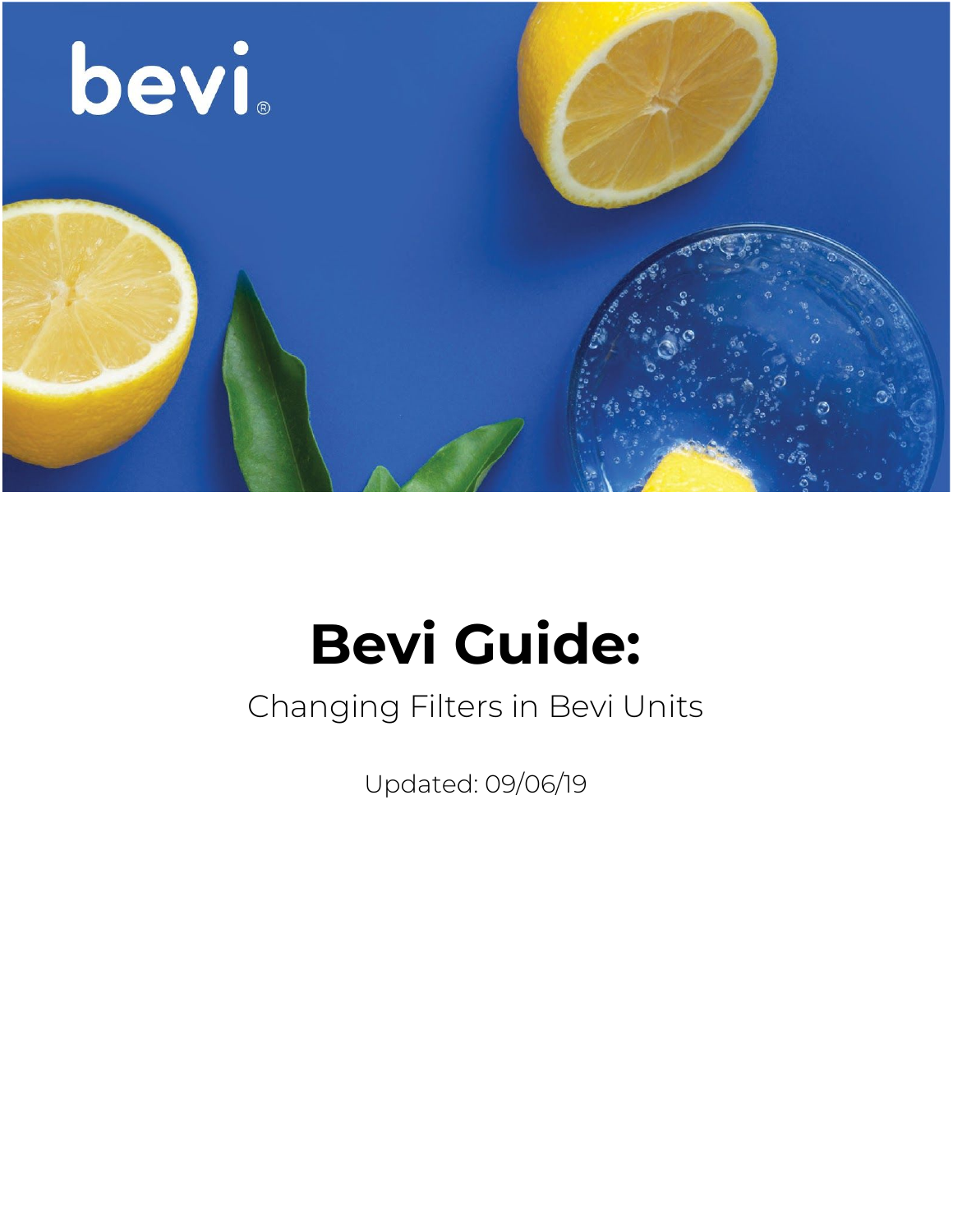

#### **Table of Contents**

| <b>Overview</b>                                                          | $\mathbf{2}$ |
|--------------------------------------------------------------------------|--------------|
| <b>Frequently Asked Questions</b>                                        | $\mathbf{2}$ |
| Pentek Filter Change Procedure (for v0.75 and v1.0 Standup units)        | 3            |
| 3M Filter Change Procedure (for v1.0 Standup and all Countertop units) 5 |              |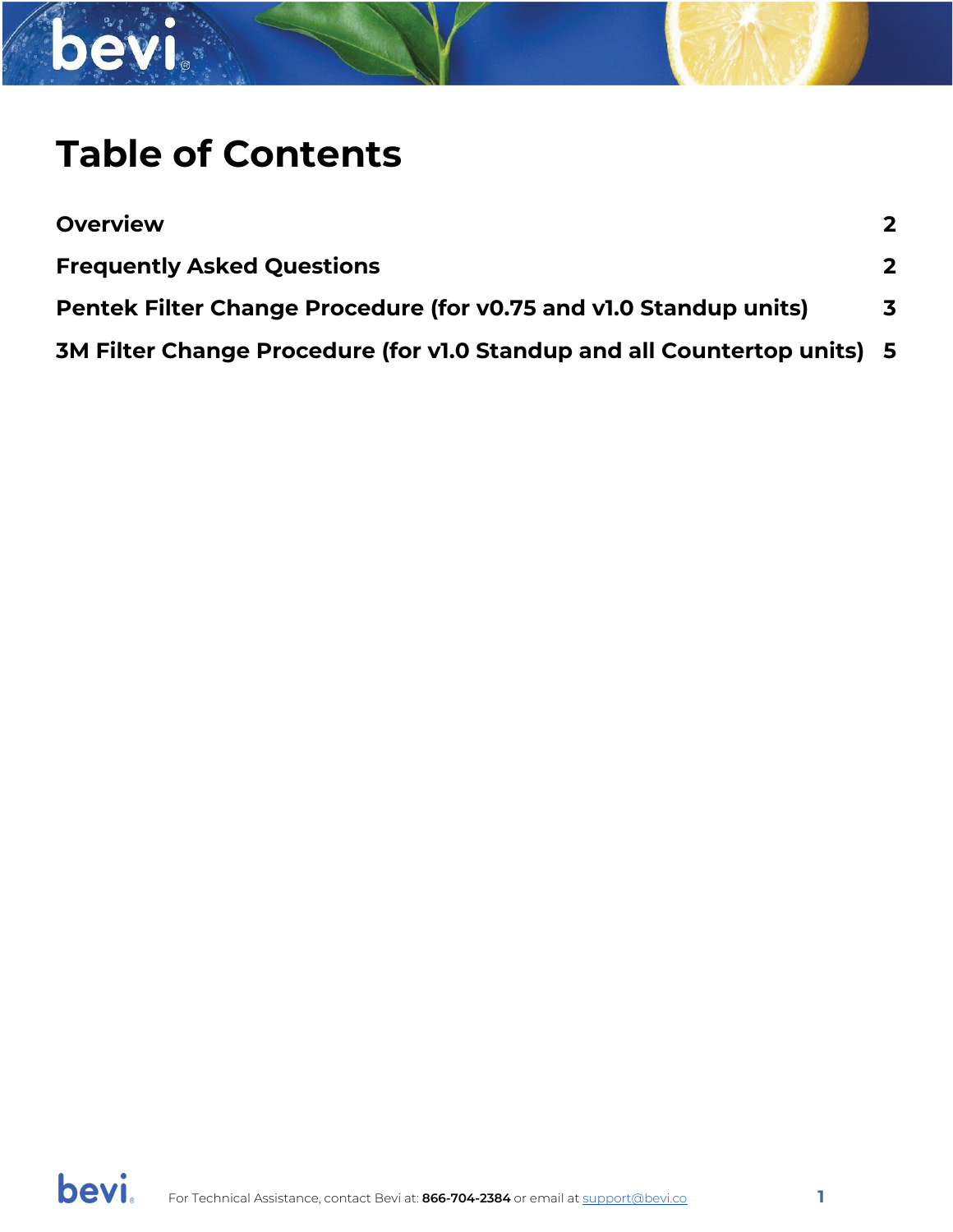<span id="page-2-0"></span>

The purpose of this guide is to detail the best practices in changing filters on both the Standup and Countertop Bevi units.

#### <span id="page-2-1"></span>**Frequently Asked Questions**

*How often should the filter be changed?*

The Bevi dashboard tracks the length of filter life. You should only use the 3M or Pentek filters that come with the Bevi machines.

*What symptoms could signal accelerated degradation of filter life?*

If a Bevi machine is experiencing low water pressure, dispensing still water stream in an off-centered manner, or dispensing water that tastes different than normal, it may be time to replace the filter.

*What types of filters can the Bevi machines use?*

It is recommended that you continue to use the filters as shipped with the Bevi machines, in order to preserve the machine warranty and optimize performance. You can order both 3M filters and Pentek filters on Handshake (3M FIlters PN 901-0002, Pentek PN 901-0001)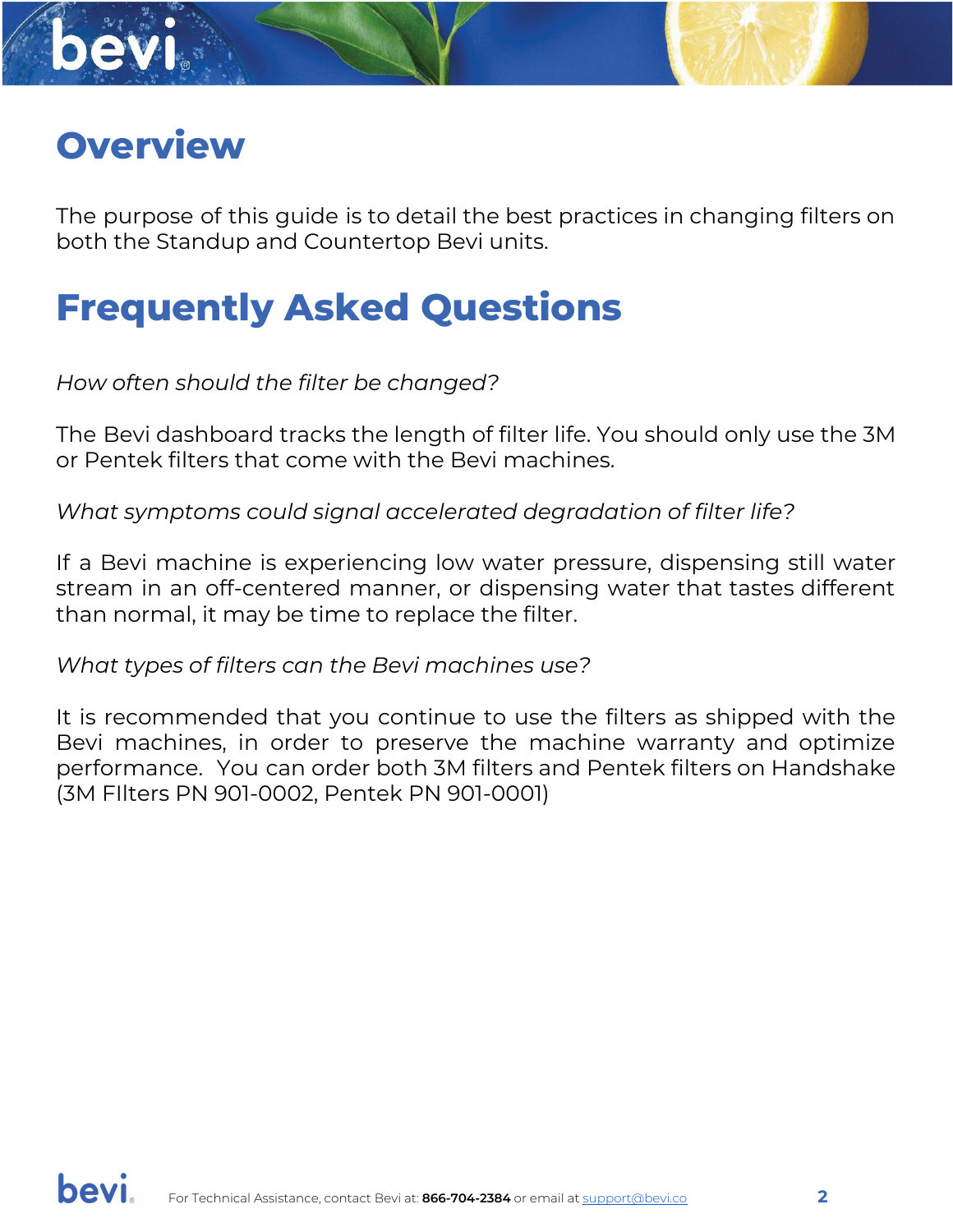## <span id="page-3-0"></span>**Pentek Filter Change Procedure (for v0.75 and v1.0 Standup units)**

*Estimated time to complete: 3 to 5 minutes*

1. Turn off the water source shut off valve behind the Bevi.

2. Press and hold the red button on top of the filter housing head until the water pressure is fully released from the system. You should hear and feel a light air release.

3. Use a filter wrench to loosen the filter housing. Make sure to remove the lower gasket from the filter housing, if left behind from the old filter.

4. Remove the old filter and dispose.

5. Obtain a new Pentek filter cartridge. Rinse the new cartridge with cool water for 15-20 seconds before replacing. This decreases the time needed to clear the filter of sediments.

6. Rinse filter housing with water, clean the outside and inside with a damp paper towel or microfiber cloth.

7. Place new filter in filter housing, make sure the upper and lower washers are seated correctly.

8. Hand tighten the Pentek filter housing to the filter housing head until snug. **Do not use a filter wrench, or doing so may crack the filter housing.**

9. Make sure the new filter housing is tightened before repressurizing the system.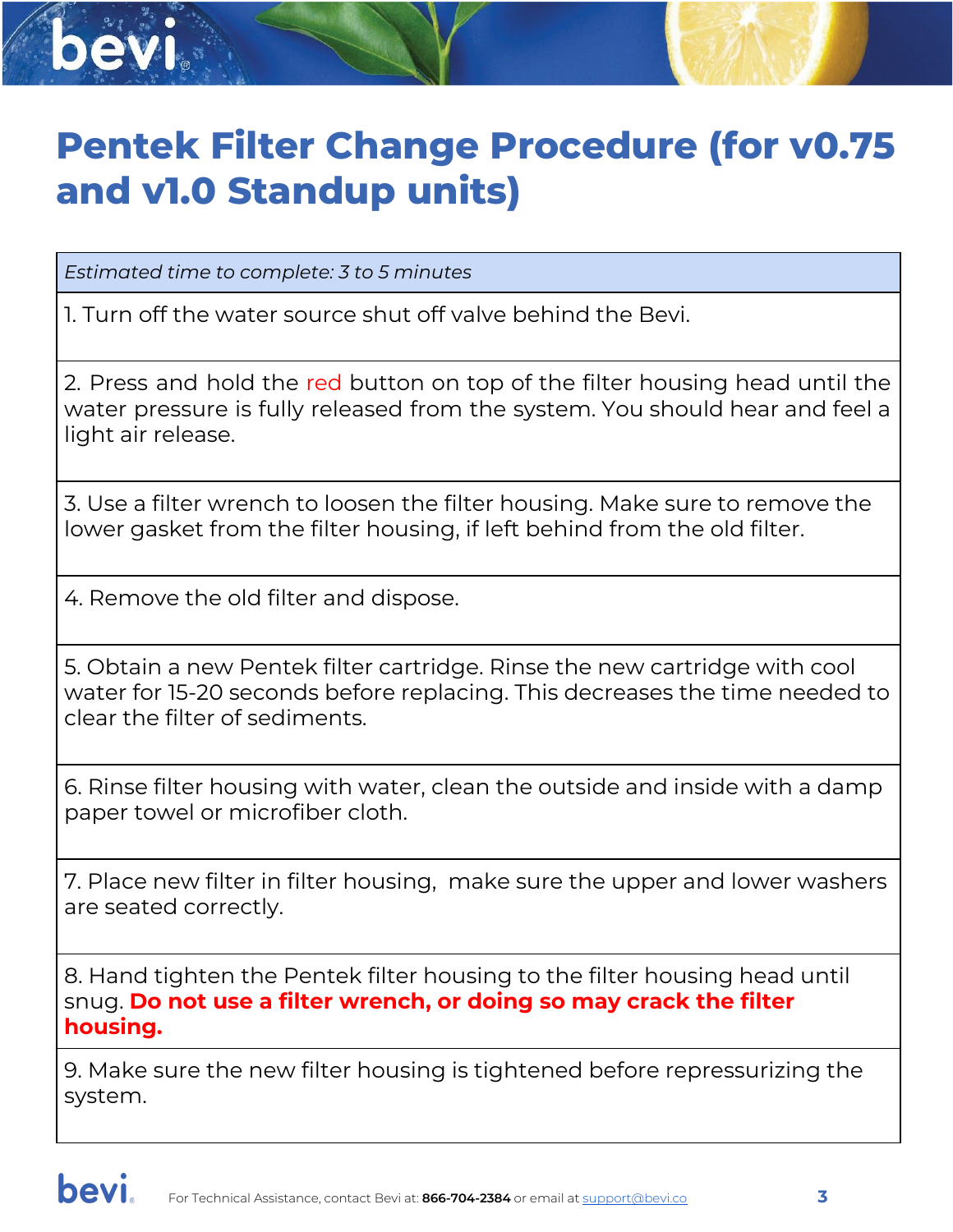

10. Pressurize the system by turning on the water source, and then check for leaks.

11. Using the touchscreen, access the service panel to record the filter change.

12. Flush the filter by using the water flush/prime feature in the service panel. Prime the filter until the water is clear of micro bubbles or sediment (typically 2-3 liters).

13. Set the filter type and lifespan (threshold) in the service panel. The Pentek filter should be set to 500 gallons.

● The filter life(threshold) can be adjusted to a custom amount based off the buildings water type.